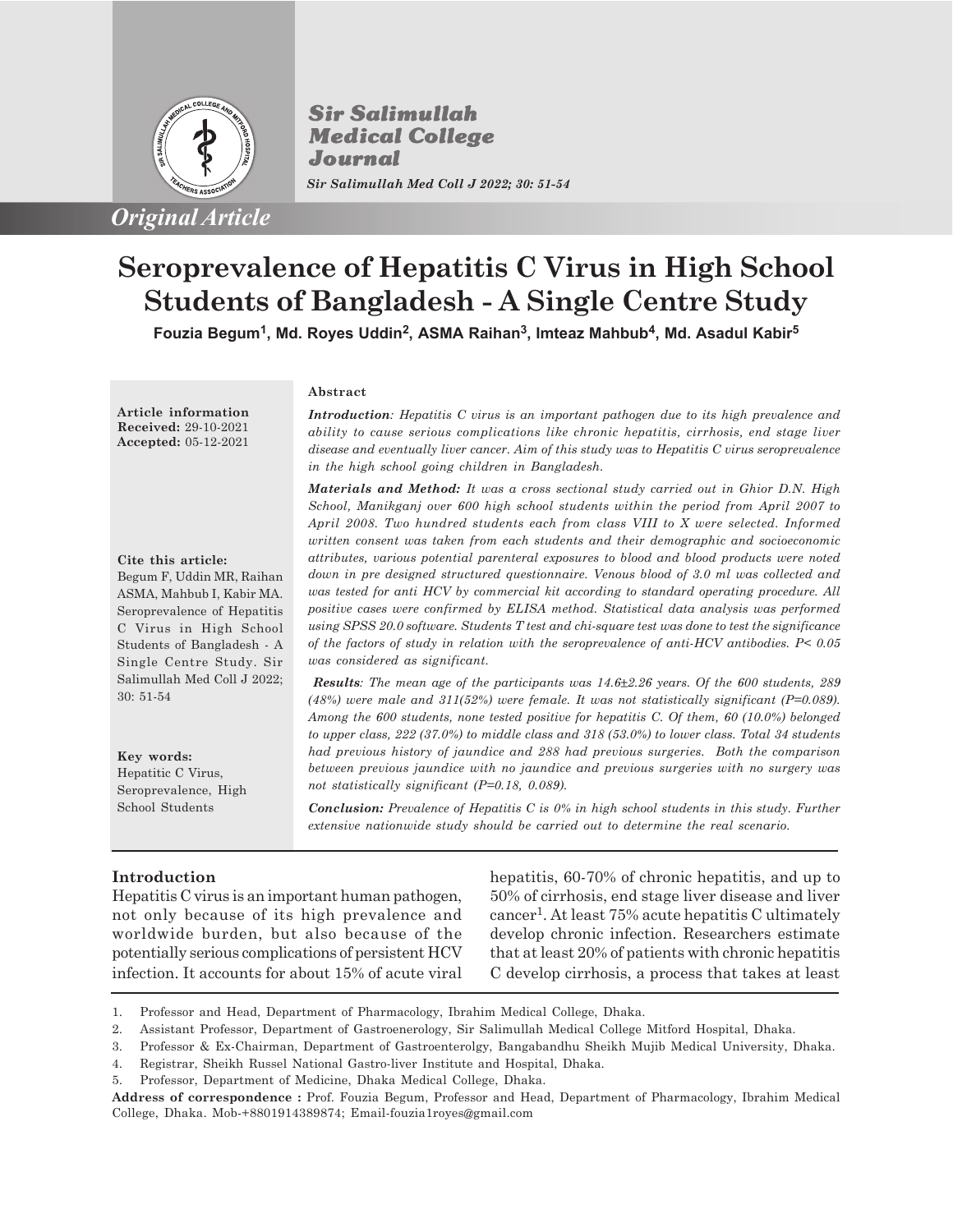10 to 20 years. After 20 to 40 years, a small percentage of patient with chronic disease develop liver cancer<sup>2</sup> . HCV infection is often silent, and clinical symptoms are absent or minimal unless the disease is severe or cirrhosis is diagnosed<sup>3</sup>.

There are different risk factors for acquiring HCV infection. The transmission of HCV primarily occurs through exposure to infected blood and blood products. Risk of transmission includes blood transfusion, injectable drug use, occupational exposure, hemodialysis, solid organ transplantation from an infected donor, high risk sexual activity, and birth to an infected mother<sup>4</sup>. According to the Centers for disease Controls and Prevention (CDC), parenteral route (60%) and risky sexual behaviors (20%) are the most common risk factors for acute HCV infection from 1991 to 1995 in the U.S. Rest of the modes of transmissions like occupational, hemodialysis, household and perinatal accounted for approximately 10% of infection<sup>5</sup>. A potential risk factor can be found in 90% patients and rest of 10% patients without risk factors are categorized associated with low socioeconomic level<sup>6</sup>. Mother to infant transmission is possible but uncommon, and occurred in 3-5% of babies born to HCV positive mothers<sup>7</sup>.

Limited data is found for seroprevalence of hepatitis C in school children in the world. In fact, there is no data of seroprevalence of hepatitis C in Bangladeshi high school students. Seroprevalence is 0.0% in two studies conducted in Greece and Japan; while nationwide study in Mongolia found seroprevalence to be only  $0.6\%^{8,9,10}$ . This study was conducted with an aim to find out HCV seroprevalence among high school students in Bangladesh.

# **Materials and Method**

It was a cross sectional study carried out in Ghior D.N. High School, Manikganj over 600 high school students within the period of 1 year (from April 2007 to April 2008). First, one high school was randomly selected from Manikganj district and then 200 students each from class VIII to X were selected based on availability and willingness from the school for study purpose. Informed written consent was taken from each students and their demographic and socioeconomic attributes, various potential parenteral exposures to blood and blood products were noted down in pre designed structured questionnaire. Venous blood of 3.0 ml was collected in a sterile test tube aseptically by venipuncture. Blood was tested for anti HCV by commercial kit according to standard operating procedure of manufacturer's instruction (Anti HCV test done by Excel HCV rapid device, made in  $USA)^{11}$ . Sensitivity of this method was found to be  $99\%$  with specificity of  $98.6\%$ <sup>12</sup>. All positive cases were confirmed by ELISA method.

Statistical data analysis was performed using SPSS 20.0 software. Students T test and chi-square test was done to test the significance of the factors of study in relation with the seroprevalence of anti-HCV antibodies. Logistic regression analysis was applied to identify the risk factors. P< 0.05 was considered as significant.

#### **Results**

A total of 600 high school students were enrolled in the study. It was carried out in Ghior D.N. High School, Manikganj from April 2007 to April 2008 over the period of 1 year.

Table I showing serological prevalence of HCV among high school students. None of the students were tested positive for hepatitis C.

| Table I                                      |
|----------------------------------------------|
| Serological prevalence of HCV antibody among |
| <i>the students</i>                          |

| Risk Group  | Anti-HCV   | Anti HCV   |
|-------------|------------|------------|
|             | Positive   | Negative   |
| High School | $00(00\%)$ | 600 (100%) |
| Student     |            |            |

The age range of the participating students was 11-20 years with mean age of 14.6±2.26.

Table II showing sex distribution of the students. Of them  $289(48%)$  were male and  $311(52%)$  were female. It was not statistically significant (P=0.089).

**Table II** *Sex distribution of the students*

| Sex    | No of Anti | No of Anti                       | P     |
|--------|------------|----------------------------------|-------|
|        |            | <b>HCV</b> Positive HCV Negative | value |
|        | Students   | Students                         |       |
| Male   | $0(0.0\%)$ | 289 (48.0%)                      | 0.089 |
| Female | $0(0.0\%)$ | $(311(52.0\%)$                   |       |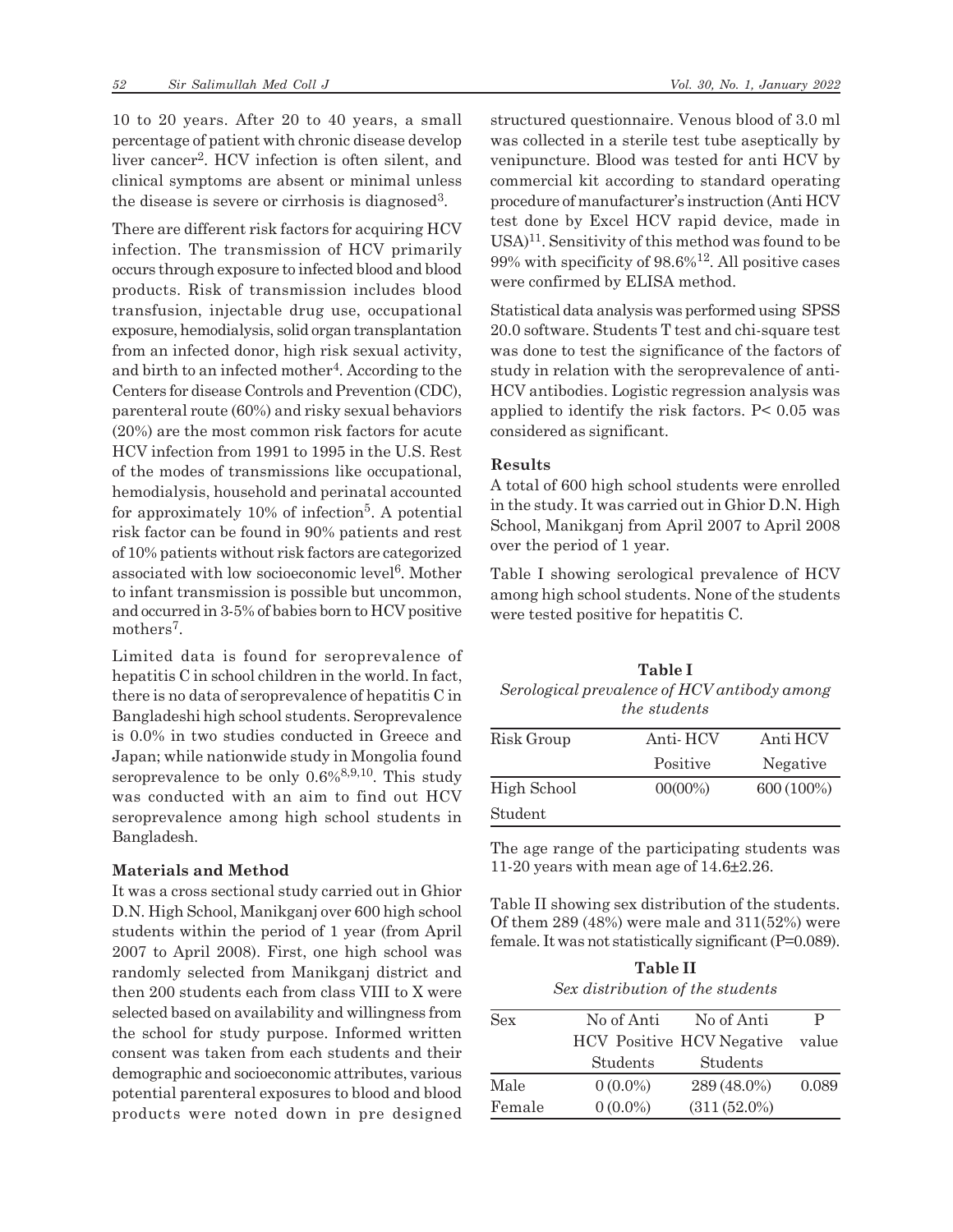Table III showing socioeconomic condition of the participating students. Of them, 60 (10.0%) belonged to upper class, 222 (37.0%) to middle class and 318 (53.0%) to lower class.

**Table III** *Socioeconomic condition of the students*

| Socioeconomic | No of Anti          | No of Anti          |
|---------------|---------------------|---------------------|
| Class         | <b>HCV</b> Positive | <b>HCV</b> Negative |
|               | Students            | Students            |
| Upper         | $0(0.0\%)$          | 60 (10.0%)          |
| Middle        | $0(0.0\%)$          | 222 (37.0%)         |
| Lower         | $0(0.0\%)$          | 318 (53.0%)         |

Table IV showing history of jaundice among the high school students. Only 34 students had previous history of jaundice and 566 had no such history. It was not statistically significant.

**Table IV** *History of jaundice among the students*

| History of | Anti HCV   | Anti HCV     | P     |
|------------|------------|--------------|-------|
| Jaundice   | Positive   | Negative     | value |
| Present    | $0(0.0\%)$ | 34(5.67%)    | 0.18  |
| Absent     | $0(0.0\%)$ | 566 (94.33%) |       |

Table V showing history of previous surgery among the high school students. Total 288 students had previous history of surgery and rest 312 did not have history of previous surgery which was not statistically significant.

**Table V** *History of surgery among the students*

| History of | Anti HCV   | Anti HCV      | Р     |
|------------|------------|---------------|-------|
| Surgery    | Positive   | Negative      | Value |
| Present    | $0(0.0\%)$ | 288 (48.0%)   | 0.089 |
| Absent     | $0(0.0\%)$ | $312(52.0\%)$ |       |

## **Discussion**

Hepatitis C virus infection is a major cause of liver related morbidity and mortality and represents a major public health problem worldwide.

HCV infection is more notorious than hepatitis B virus infection (HCV) because of greater risk of chronicity and other sequelae of liver disease like chronic hepatitis, cirrhosis of liver and hepatocellular carcinoma. Its prevalence is lower than hepatitis B virus. The overall prevalence of HCV infection is 1% to 2% in most countries but the distribution of HCV varies considerably among different populations<sup>5</sup>. HCV is most frequently transmitted by percutaneous exposure to infected blood or blood derived body fluids and very high rates of HCV infection are found among persons exposed to HCV through these routes.

HCV prevalence rate in USA is about 1.8%<sup>6</sup>, 5.3% in Africa, 4.6% in Mediterranean region, 3.9% in Western Pacific region, 2.13% in South East Asia and  $1.03\%$  in Europe<sup>13</sup>. There are few studies on sero-prevalence of hepatitis C virus infection in Bangladesh. Study done by Laura Gibney et al. in a population of Bangladeshi trucking industry; studies by Shirin T et al. among injectable and non injectable drug abuse, and study of Khan M et al. in professional and non professional blood donors found prevalence to be <1%, 24.8%, 5.8%, 1.2% and  $0.0\%$  respectively<sup>14,15,16</sup>.

In this study prevalence of hepatitis C was found to be 0% among 600 high school students. Similar result was found in Crete, Greece and Matsumoto city in Japan8,9. But in Mongolia result was not similar with prevalence of  $0.6\%$ <sup>10</sup>.

## **Conclusion**

Prevalence of Hepatitis C is 0% in high school students in this study. But it was a single centre study. Moreover, sample size was very small considering the fact that it was a prevalence study. Further extensive nationwide study should be carried out to determine the actual prevalence.

#### **References**

- 1. De Mitri MS, Pisi E, Poussin K, Paterlini P, Bréchot C, Baccarini P et al. HCV-associated liver cancer without cirrhosis. The Lancet. 1995 Feb 18; 345(8947):413-5.
- 2. Denson Smith. Chronic Hepatitis C: Current disease management.2005.http:/digestive. niddh.govlddiseasesl pubslchYOnichepclindex.htm
- 3. Hoofnagle JH, Di Bisceglie AM. The treatment of chronic viral hepatitis. New England Journal of Medicine. 1997 Jan 30; 336(5):347-56.
- 4. Chen SL, Morgan TR. The natural history of hepatitis C virus (HCV) infection. International journal of medical sciences. 2006; 3(2):47- 52.
- 5. Wasley A, Alter MJ. Epidemiology of hepatitis C: geographic differences and temporal trends. InSeminars in liver disease 2000 (Vol. 20, No. 01, pp. 0001-0016.